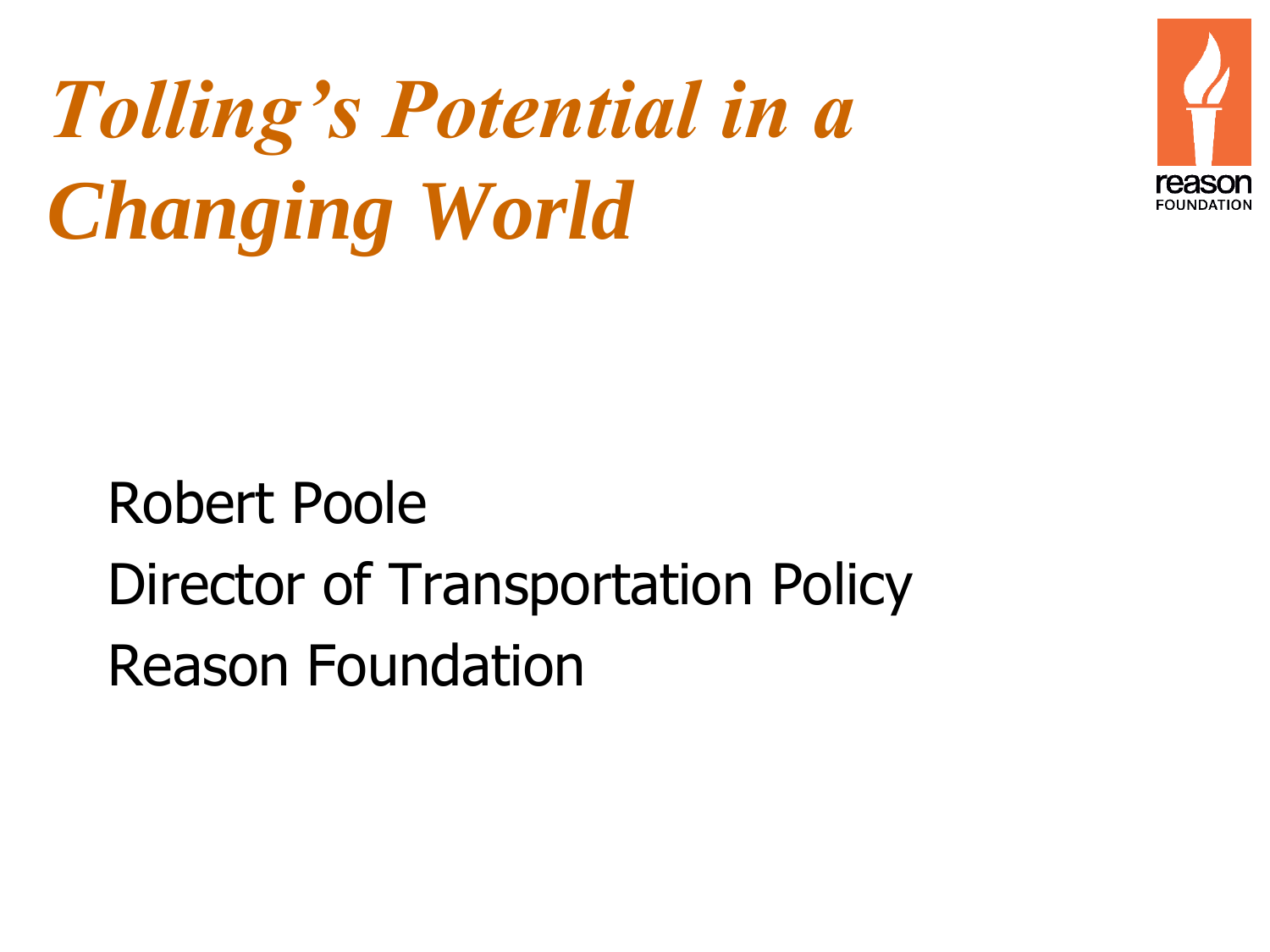

# *Tolling in America today*

- **♦ 34 states have toll roads, bridges,** tunnels
- **♦ 128 toll operators, 342 facilities**
- $\bigoplus$  **6,250 center-line miles tolled**
- $\div$  **53 express toll lanes in operation, 11** states
- ◆ 2018 toll revenue: \$20 billion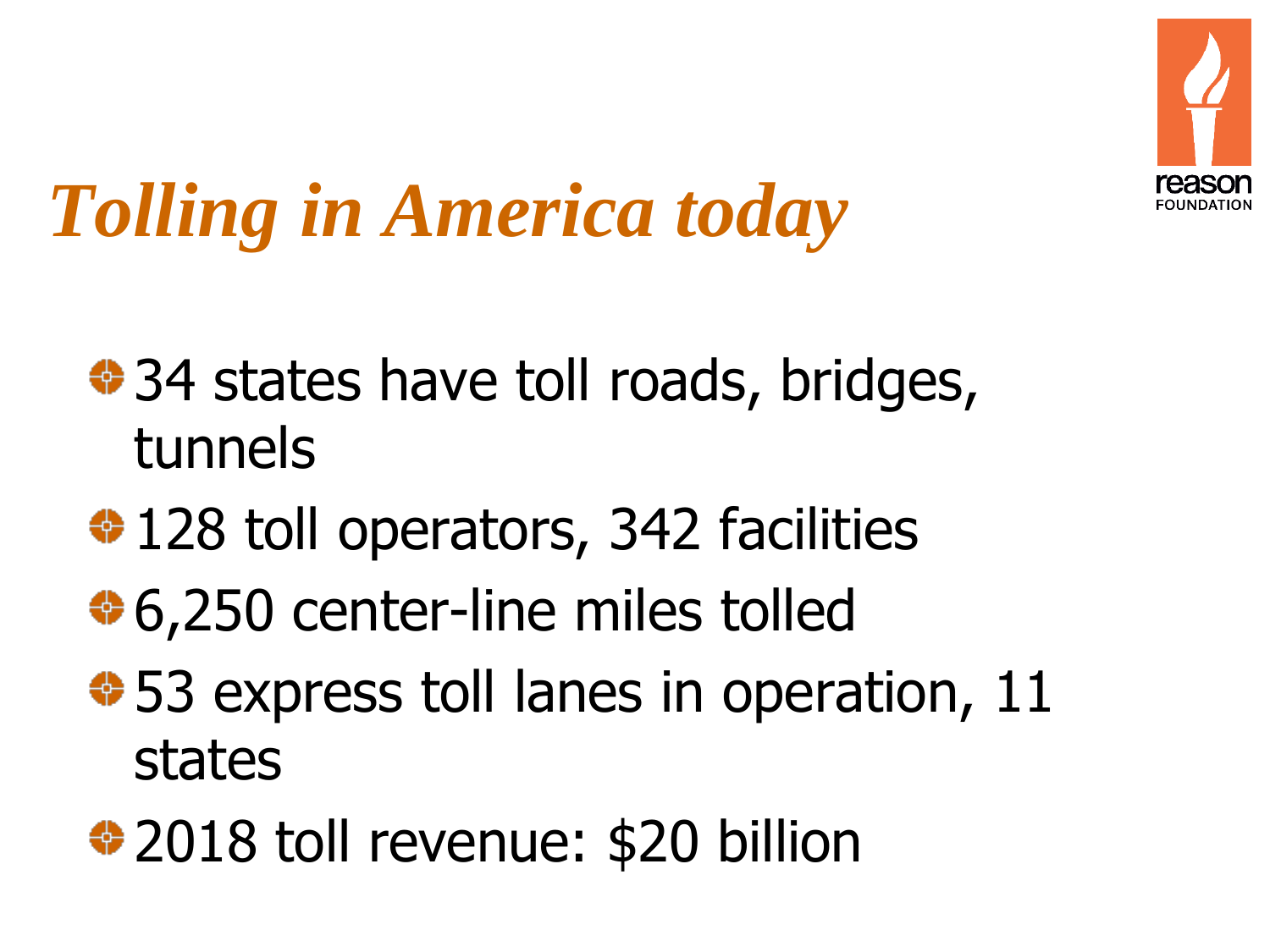

## *21st century tolling*

|                 | $20th-C$  | $21$ st <sub>-C</sub> |
|-----------------|-----------|-----------------------|
| Payment         | cash      | electronic            |
| <b>Rates</b>    | fixed     | fixed/variable        |
| Cost to collect | 20-30%    | $5 - 10%$             |
| <b>Duration</b> | temporary | ongoing               |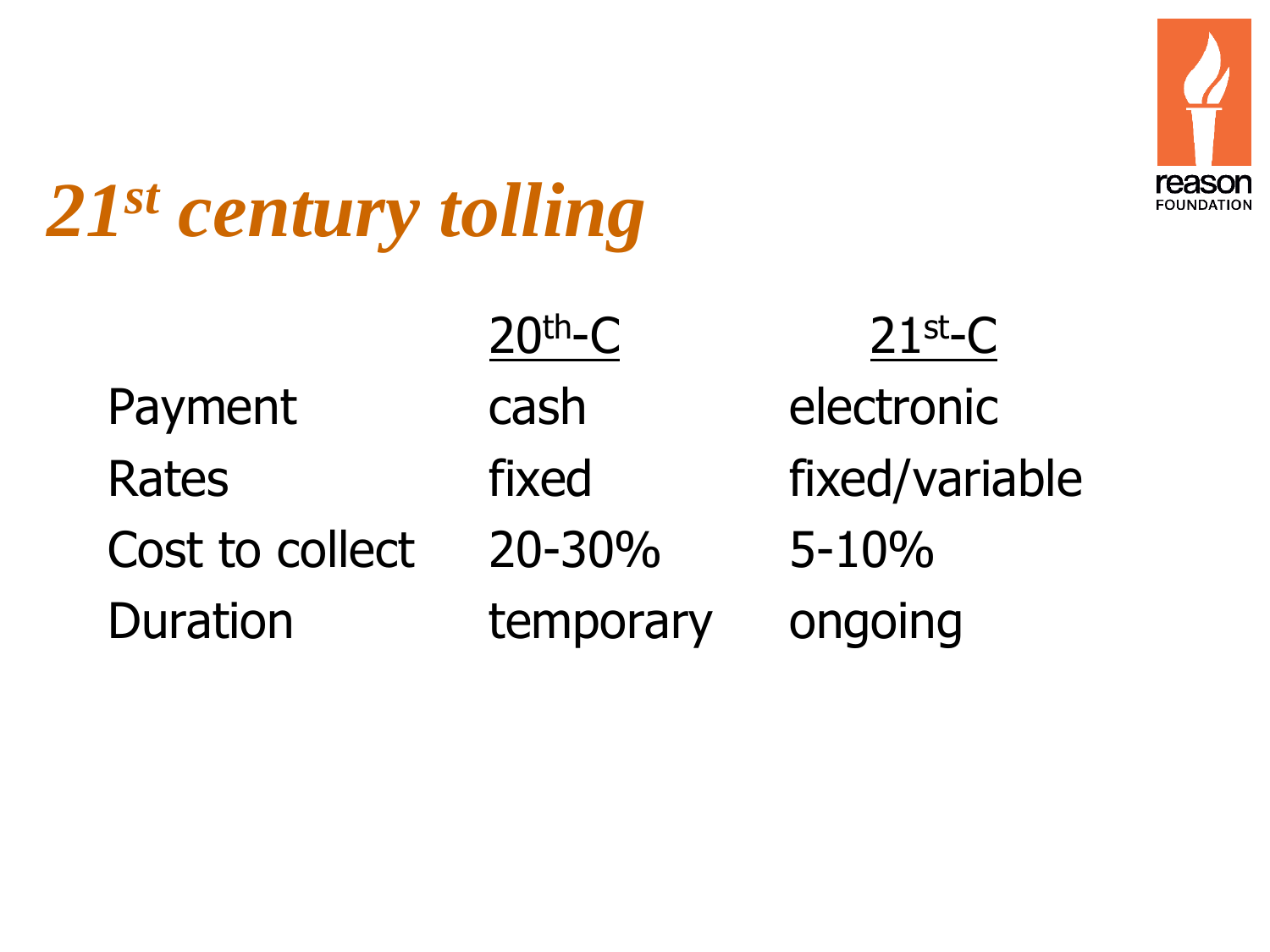

## *Comparing tolls & fuel taxes*

Fuel tax Toll Paid to: State Road provider Rate basis: Avg. cost Cost of road Maintenance: Legislators Bondholders Big projects: Appropriations Revenue bonds Who pays: Gas users All users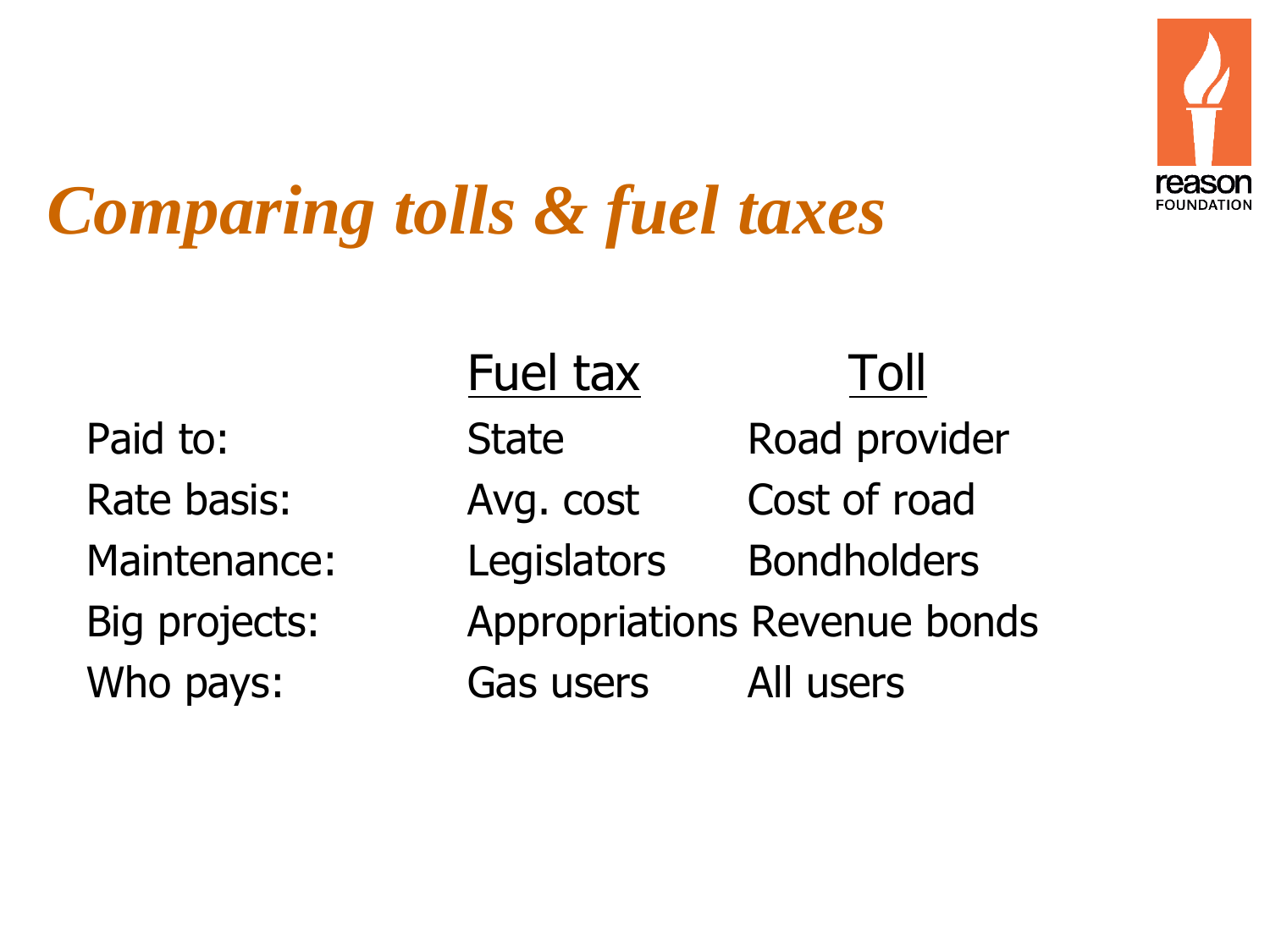

### *Tax Revenue*

#### *2019 Dollars; Assumes Nominal \$0.48/Gal. Combined Average Tax*

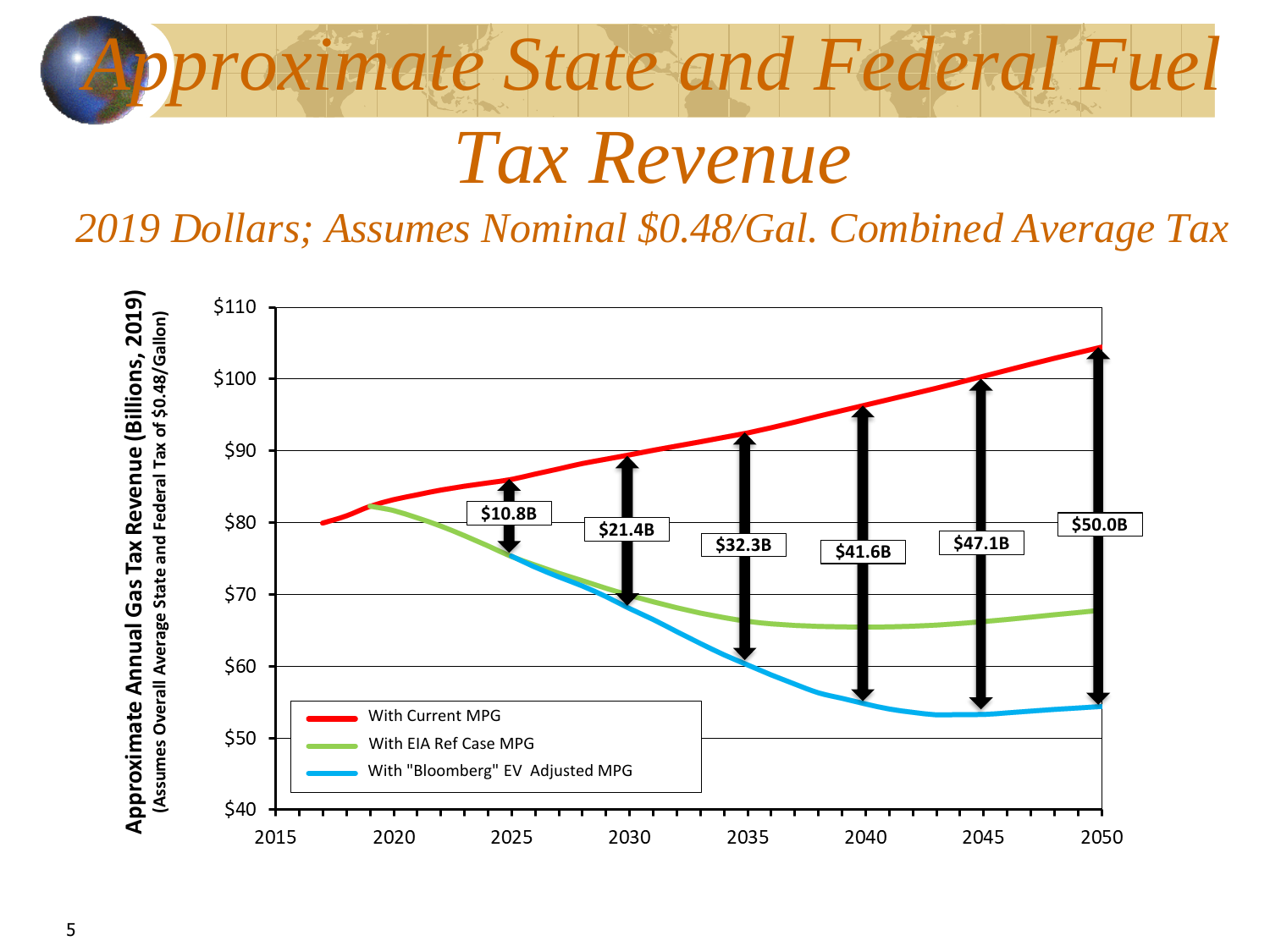

### *What do US households pay for basic infrastructure? (National average per household)*

- **⊕**Electricity \$107/month  $\bullet$  Telephones  $$102$ ◆ Natural gas \$ 83 **Cable/satellite** \$ 80  $\bullet$  Water  $\bullet$  71 **<sup>◆</sup>Highways** ???
	-
	-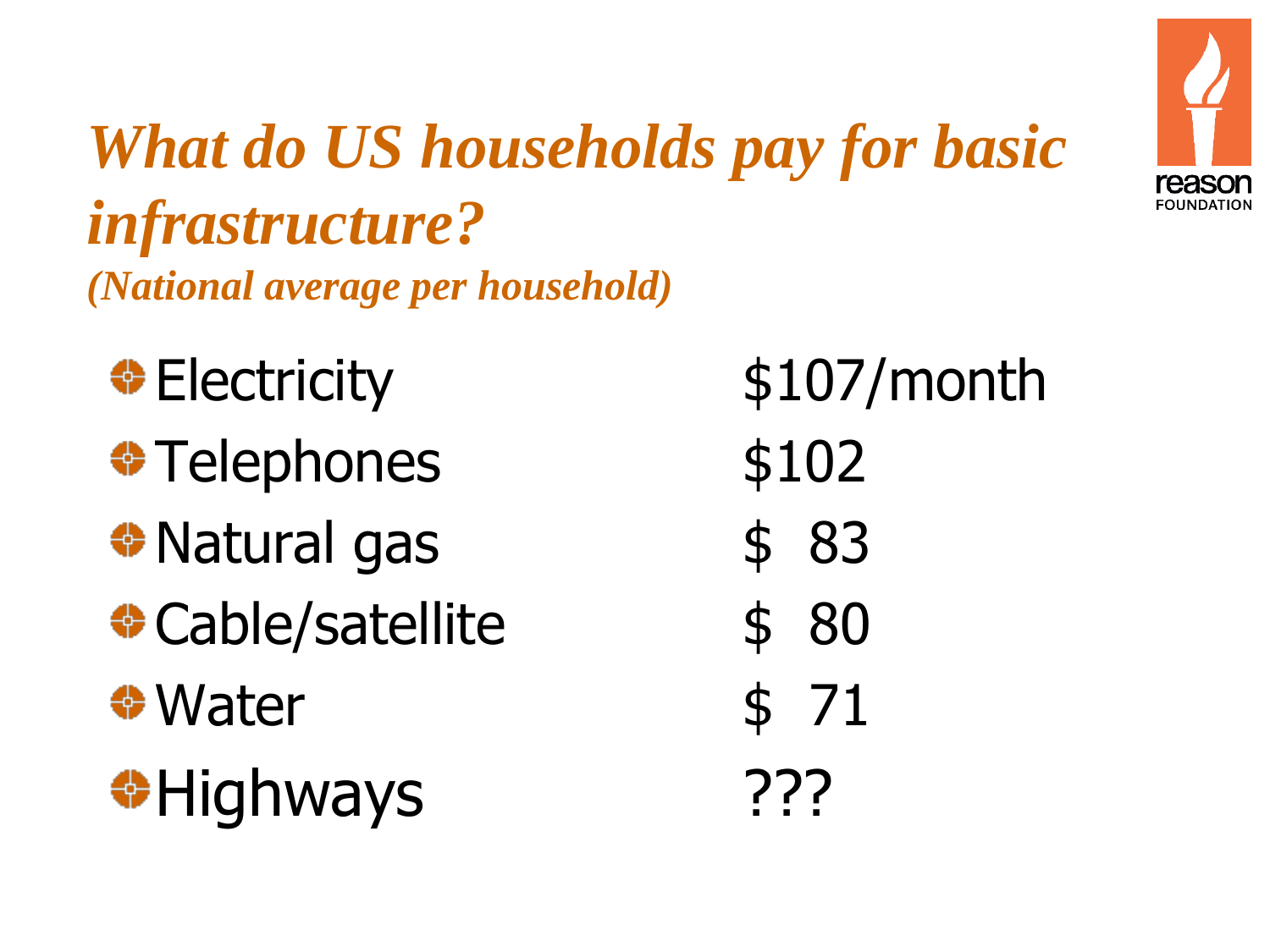

### *What do US households pay for basic infrastructure? (National average per household)*

- **⊕**Electricity \$107/month  $\bullet$  Telephones  $$102$
- ◆ Natural gas \$ 83
- **Cable/satellite** \$ 80
- $\bullet$  Water  $\bullet$  71

 $\bigoplus$  Highways  $*$  \$ 46

 $*$ Federal + average state gas taxes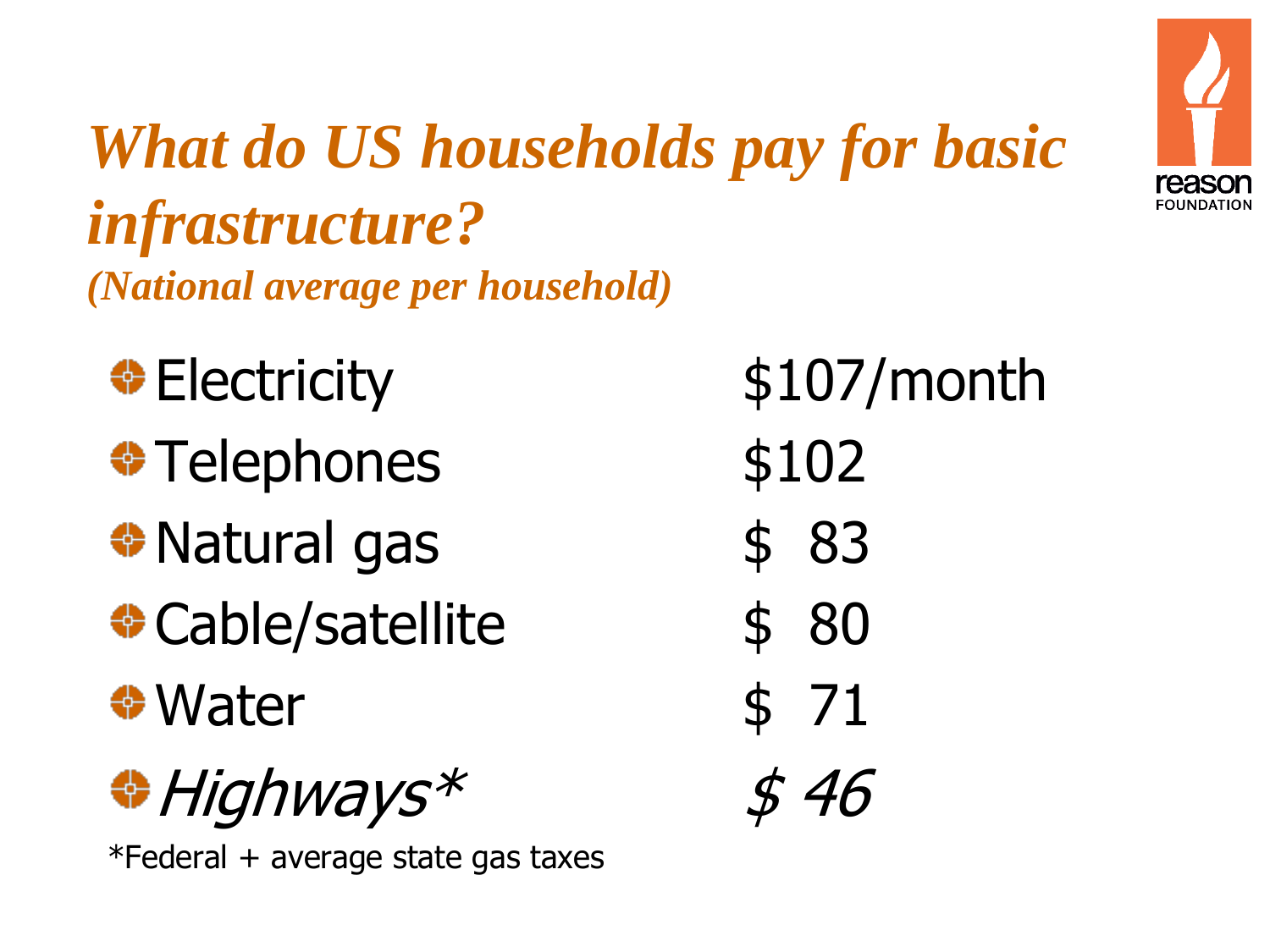*Americans are willing to pay more, for better highways & bridges*



- **E** Public wants to see value
- **How revenues are used is important**
- **E** Public prefers tolls to increased taxes
- ◆ HNTB America Thinks 2018 Surveys
	- $\approx$  **73% willing to pay more for better highways:** 
		- 46% would pay tolls for specific highway and bridge projects
		- 27% would rather everyone pay higher taxes for these improvements.

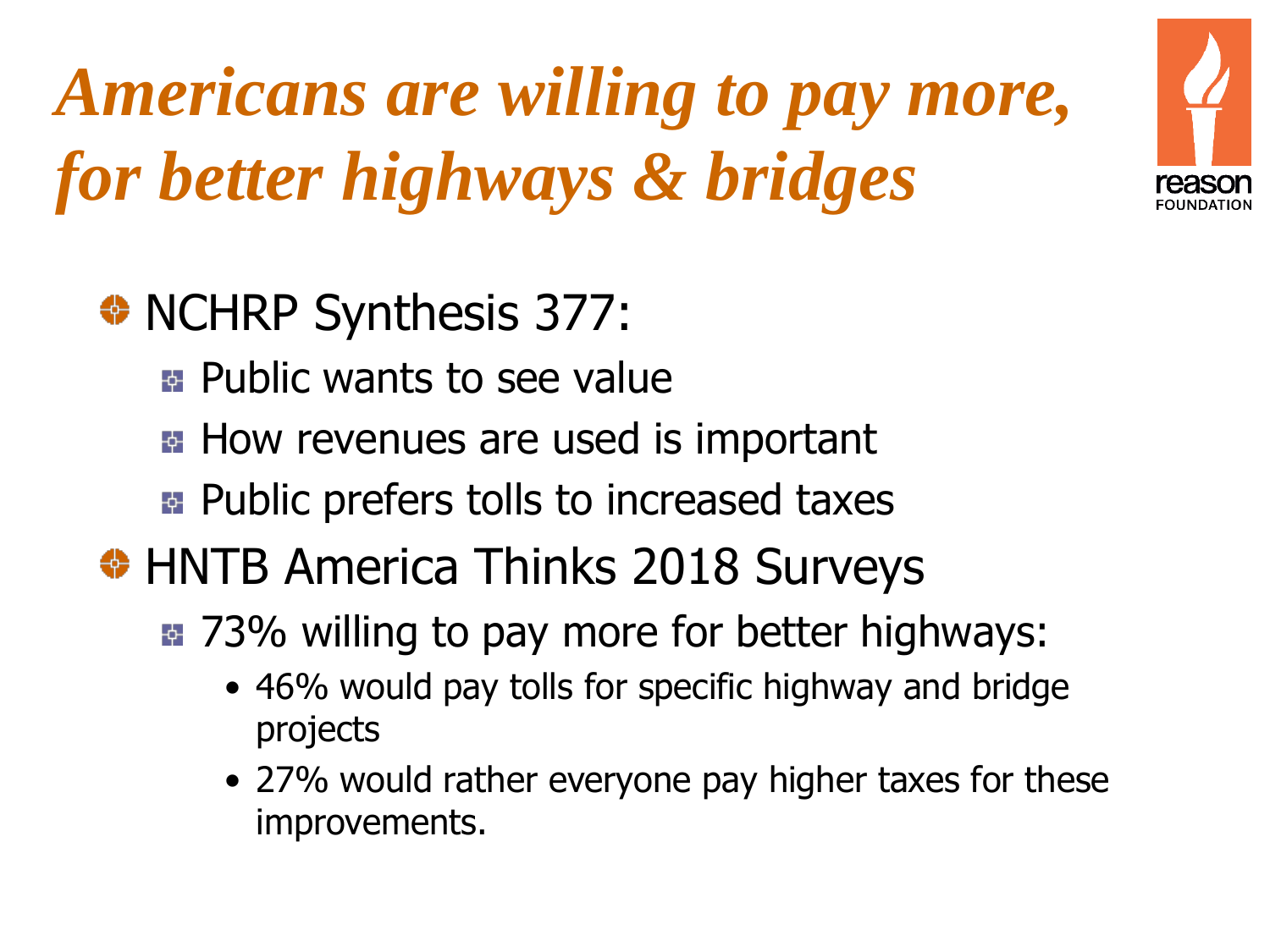

## *The fuel tax falls short on mega-projects*

- **◆ Fuel tax yields same amount per mile** driven—on 2-lane roads and Interstates.
- ◆ Mega-project may need 4 to 5 cents/mi. but fuel tax yields only 2 to 3 cents/mi.
- **◆ Tolls are better suited to mega-projects.**
- **Increased use of tolls for those would free up** gas tax for other roads.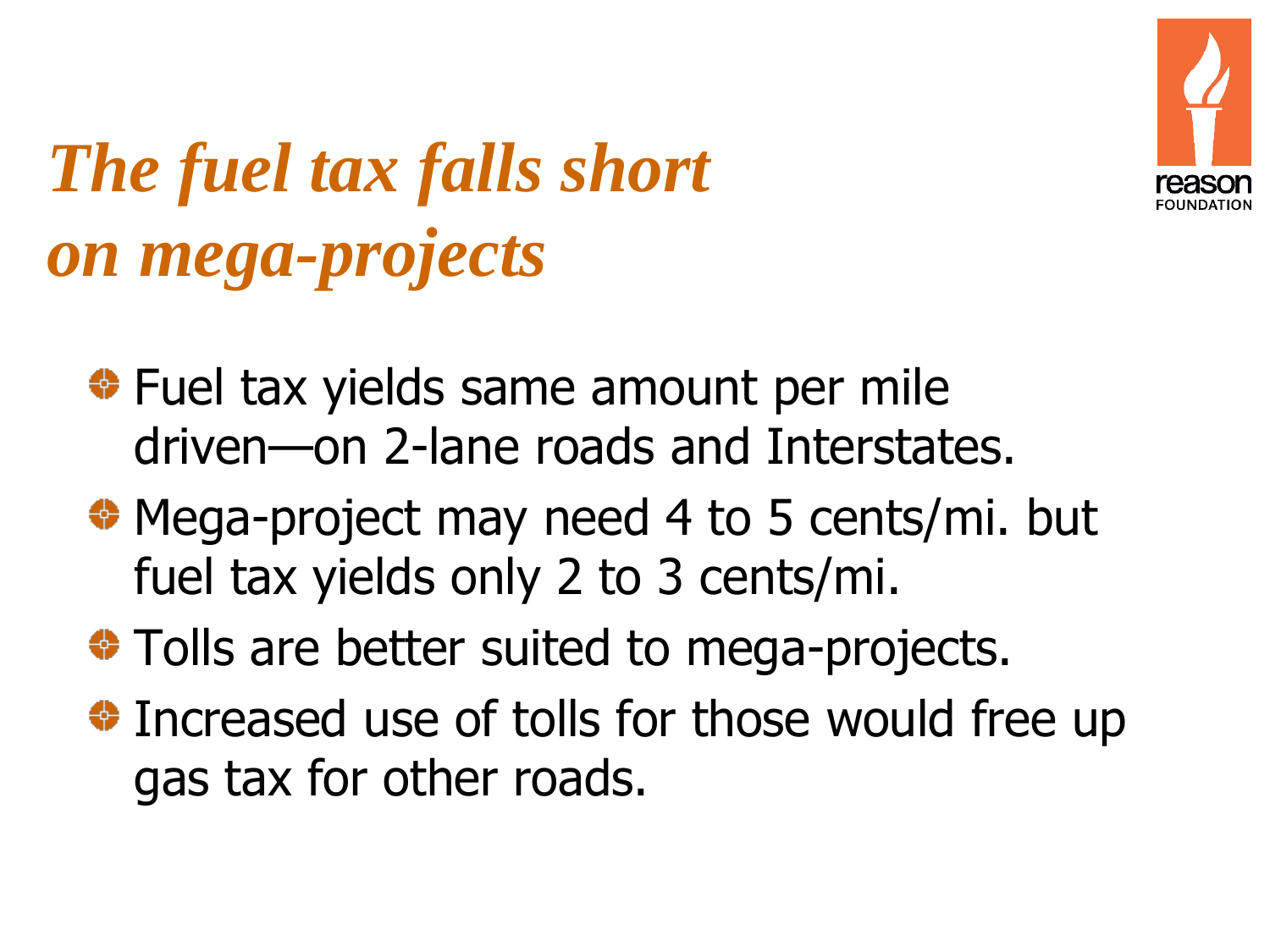### *America's greatest megaproject challenge: aging Interstates*



- ◆ Aging, undersized Interstate highway system: a major problem, with no current solution.
- With 5% of lane-miles, they handle 25% of VMT (35% if other limited-access included).
- Most built in 1960s, 1970s—and are past their design life.
- ◆ Many lack enough lanes for current and future traffic.
- ◆ Major bottlenecks at key urban interchanges.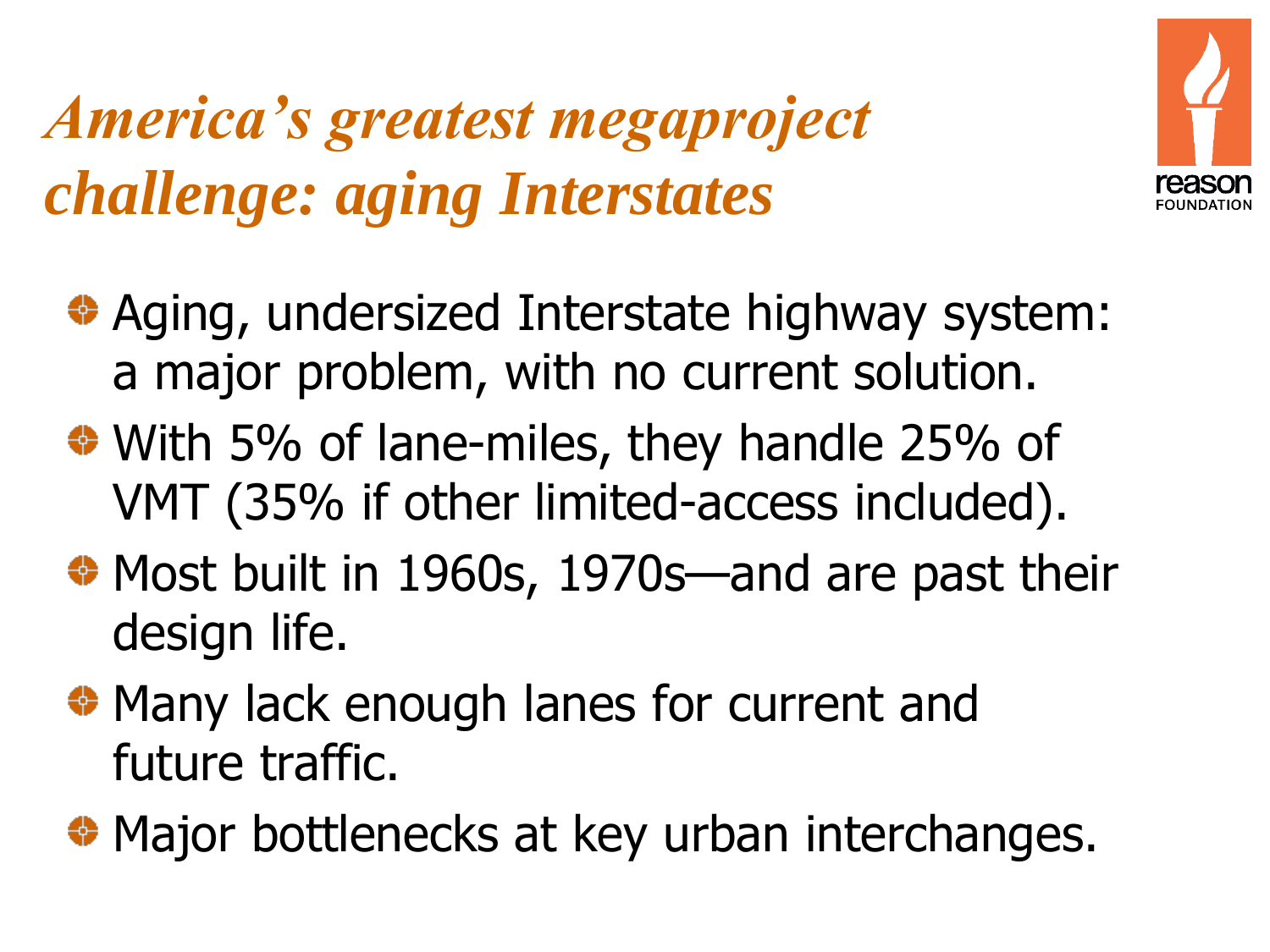The National Academies of SCIENCES · ENGINEERING · MEDICINE

#### **CONSENSUS STUDY REPORT**

**Renewing the National Commitment to the Interstate Highway System** A Foundation for the Future



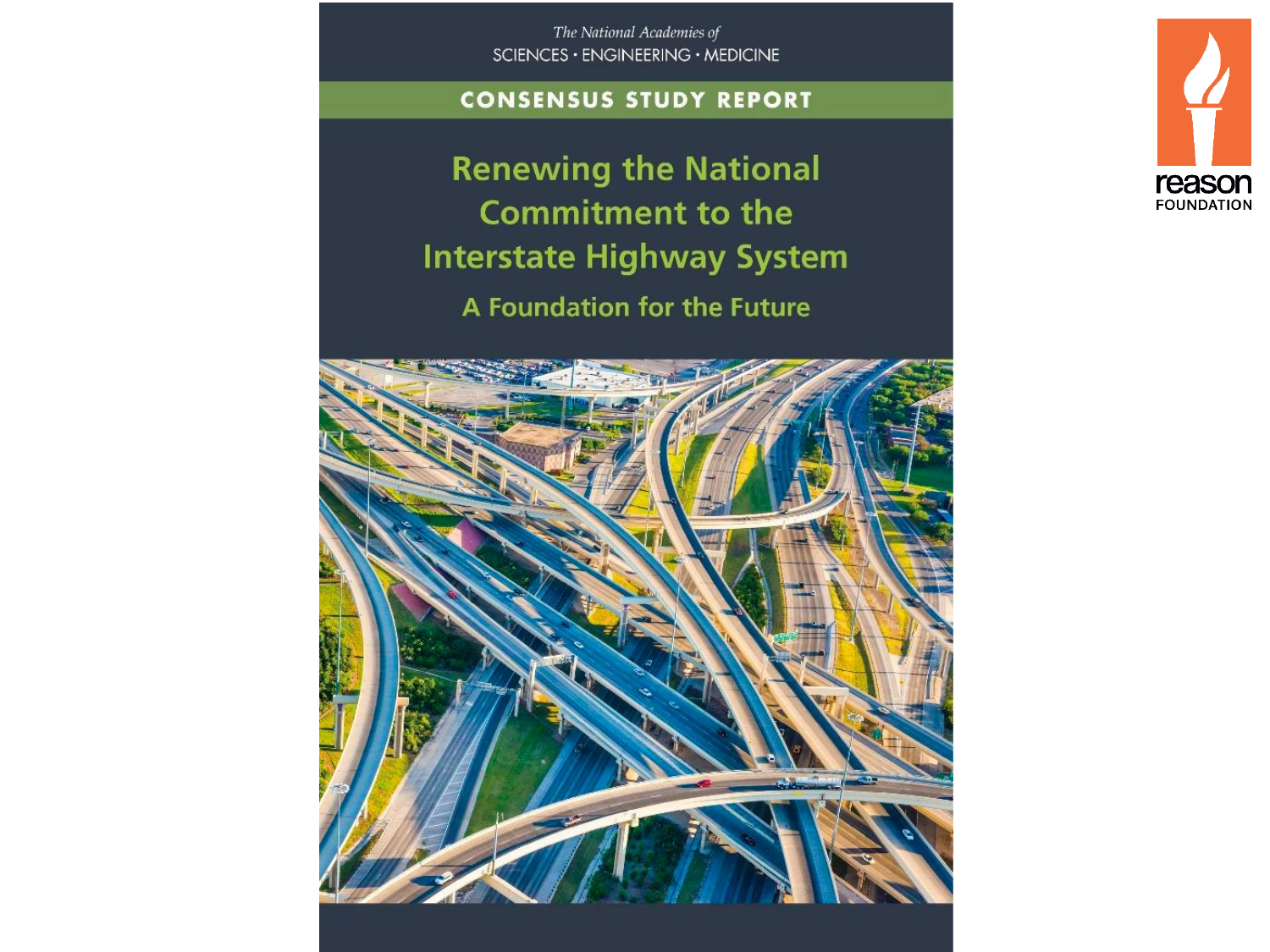

*TRB report conclusion: We need to replace existing Interstates*

**◆ Pavement is wearing out.** 

- **\* Numerous bottleneck interchanges.**
- Not enough lanes for projected growth.
- No dedicated truck lanes (for LCVs, platooning, autonomous trucks).
- **Poor services.**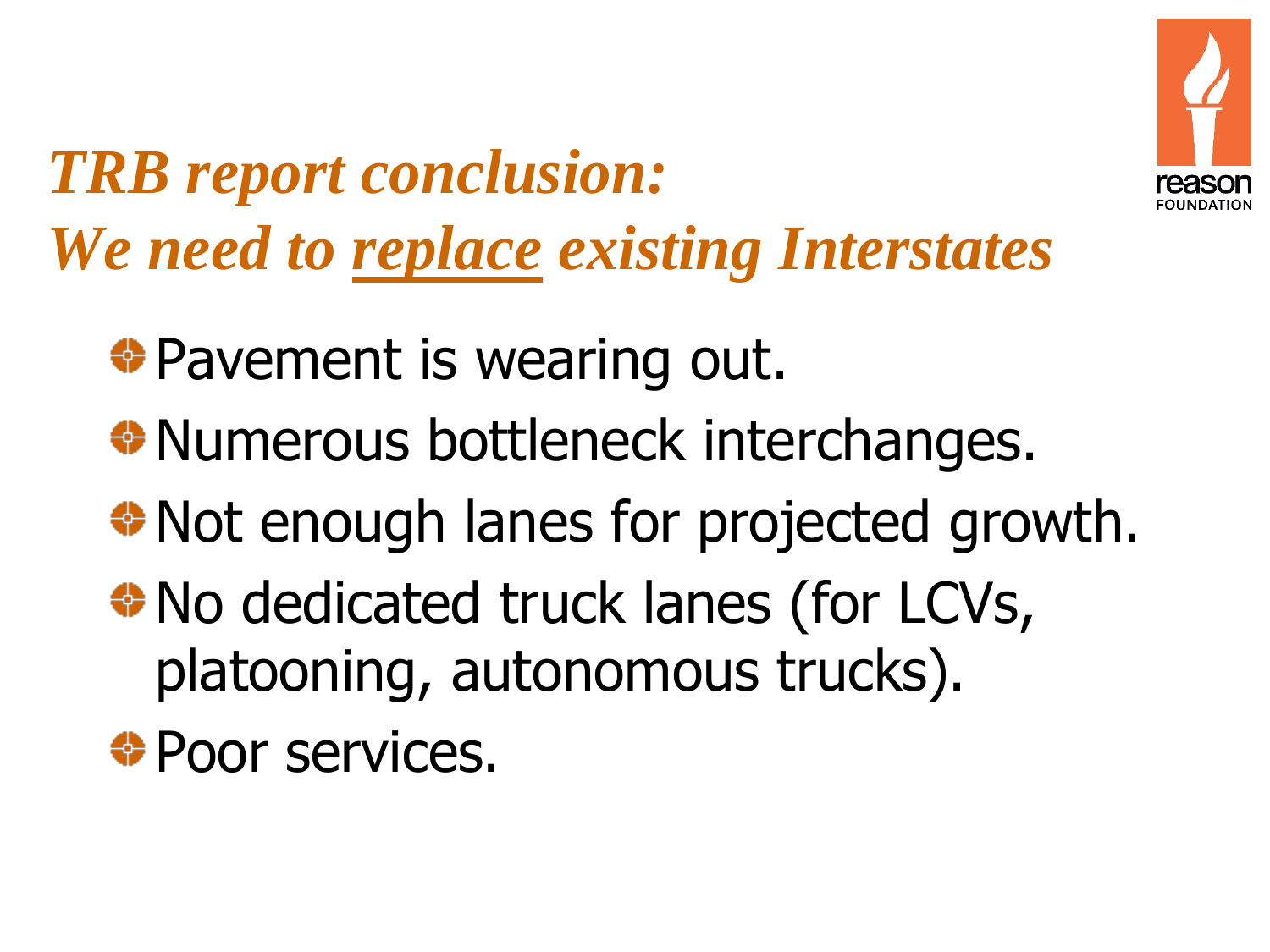

## *TRB report proposal:*

- **Estimated cost: \$57B/year over next 20 years**  $($ >\$1 trillion).
- Huge federal fuel tax increases (300%).
- ◆ But Congress would likely spread the increase over all of surface transportation.
- ◆ Federal/state 90/10 formula as in 1956.
- ◆ Pay as you go; no financing.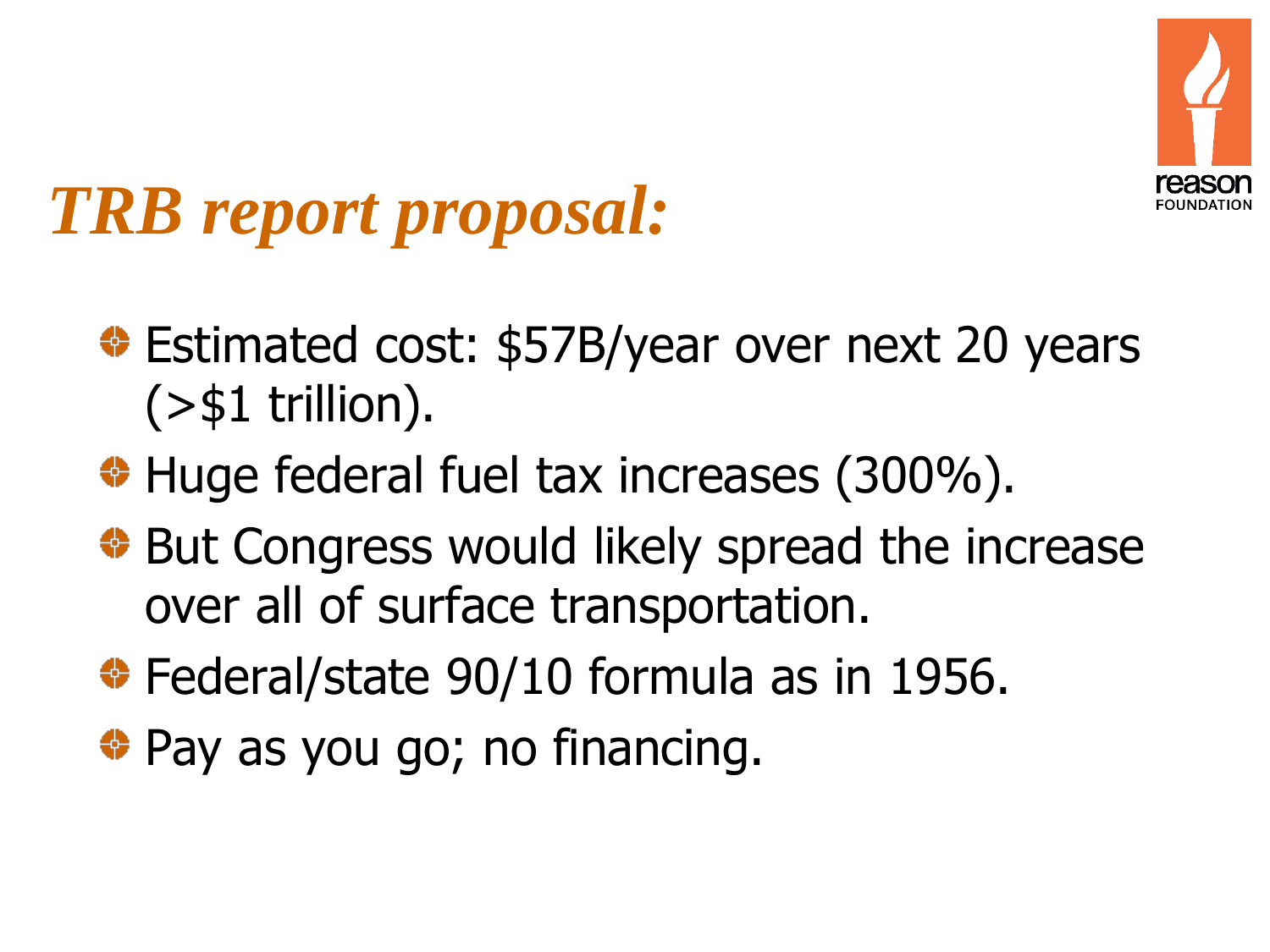



### THE CASE FOR TOLL-FINANCED **INTERSTATE REPLACEMENT**

by Robert W. Poole, Jr. **March 2019** 

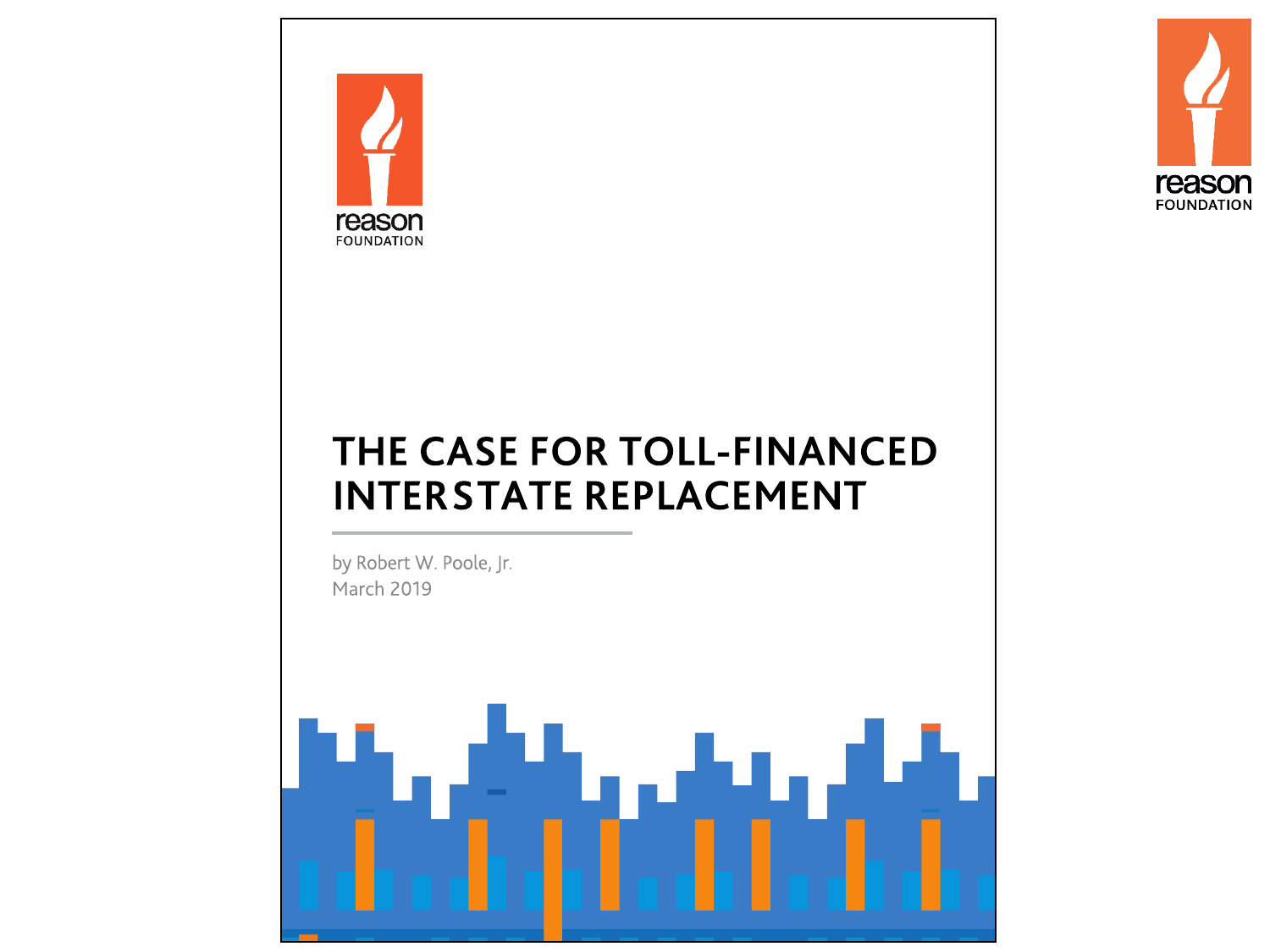

## *A toll-financed approach would make better sense.*

- ◆ Per-mile electronic toll is user-friendly.
- Could be charged *instead of* fuel taxes.
- ◆ Bond the revenue; rebuild much sooner.
- **♦ Guaranteed ongoing maintenance, per bond** covenants.
- ◆ Would free up federal & state gas tax for all other highways.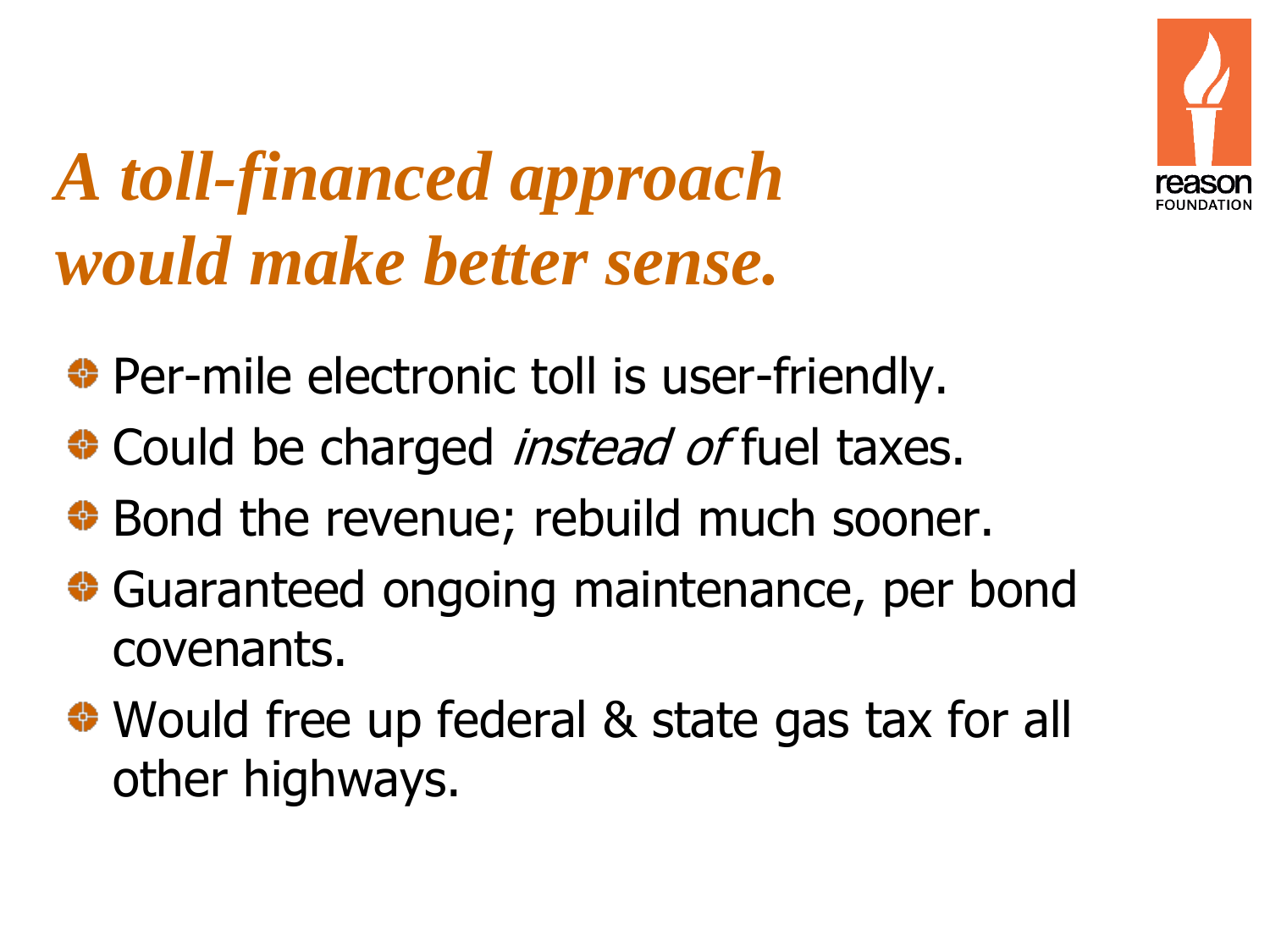



### **<sup>♦</sup>** Europe:

**E** France, Italy, Spain, Portugal

### **♦ Latin America:**

**Argentina, Brazil, Chile, Colombia, Mexico, Peru** 

### **♦ Asia:**

**E** Indonesia, Malaysia, Philippines

### **♦ Australia:**

**EXPECESS SANGES IN Brisbane, Melbourne, Sydney**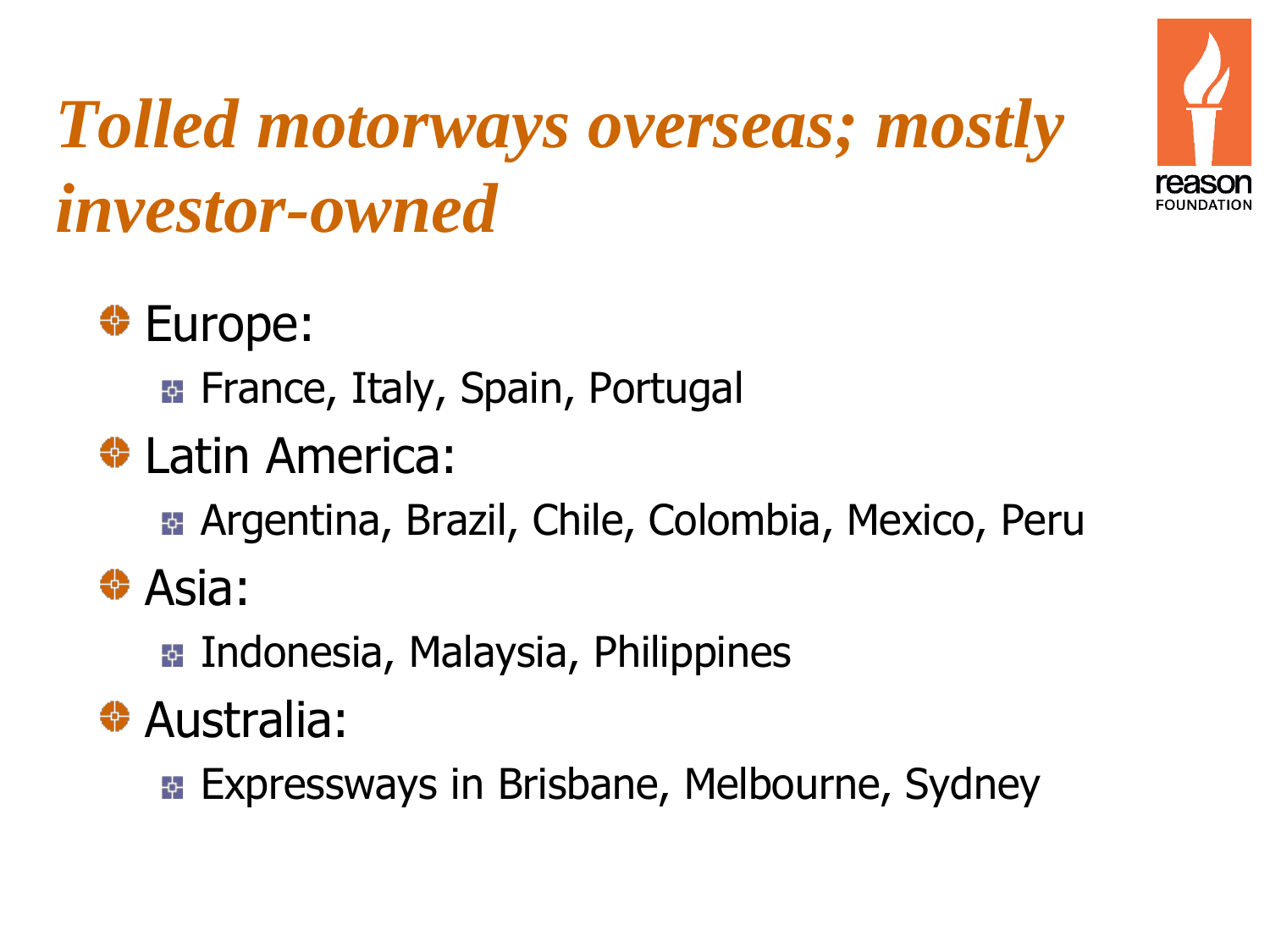

## *Motorist and trucker concerns*

- $\bullet$  Double taxation (fuel tax + toll)
- *<b>* Revenue diversion
- **Tolls first, maybe better roads someday**
- **<sup>◆</sup> Make only trucks pay**
- **<sup>◆</sup> Make out-of-staters pay most of cost**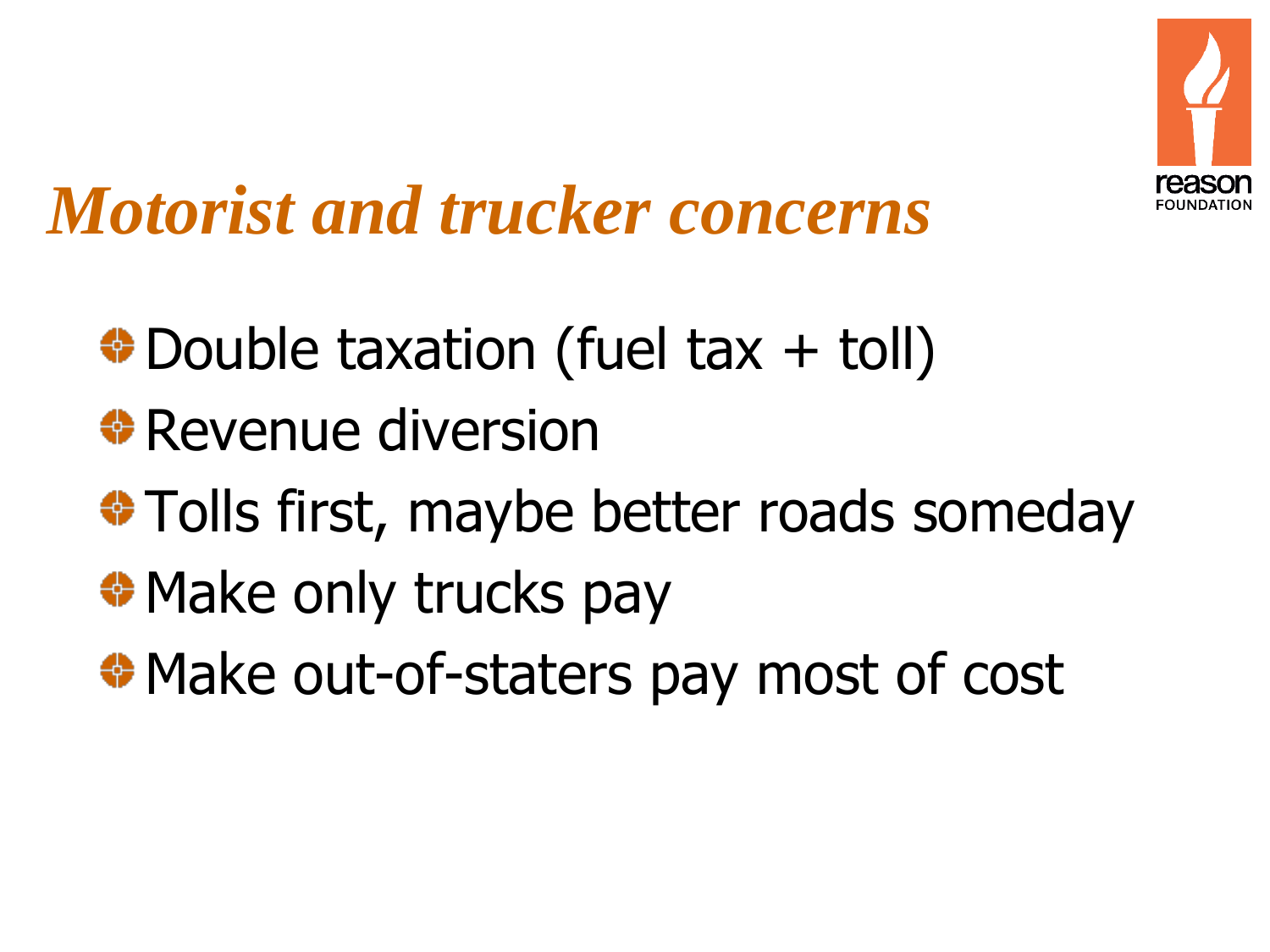

### *Customer-friendly tolling provisions*

- 1. Tolls all-electronic.
- 2. Charged *instead of* fuel tax, not in addition.
- 3. Revenues used *only* for capital and operating costs of Interstates.
- 4. Charge tolls only *after* bridge or corridor is rebuilt, in operation.
- 5. Charge *all* vehicles, not just trucks.

6. Charge *same rates* to in-state and out-ofstate vehicles.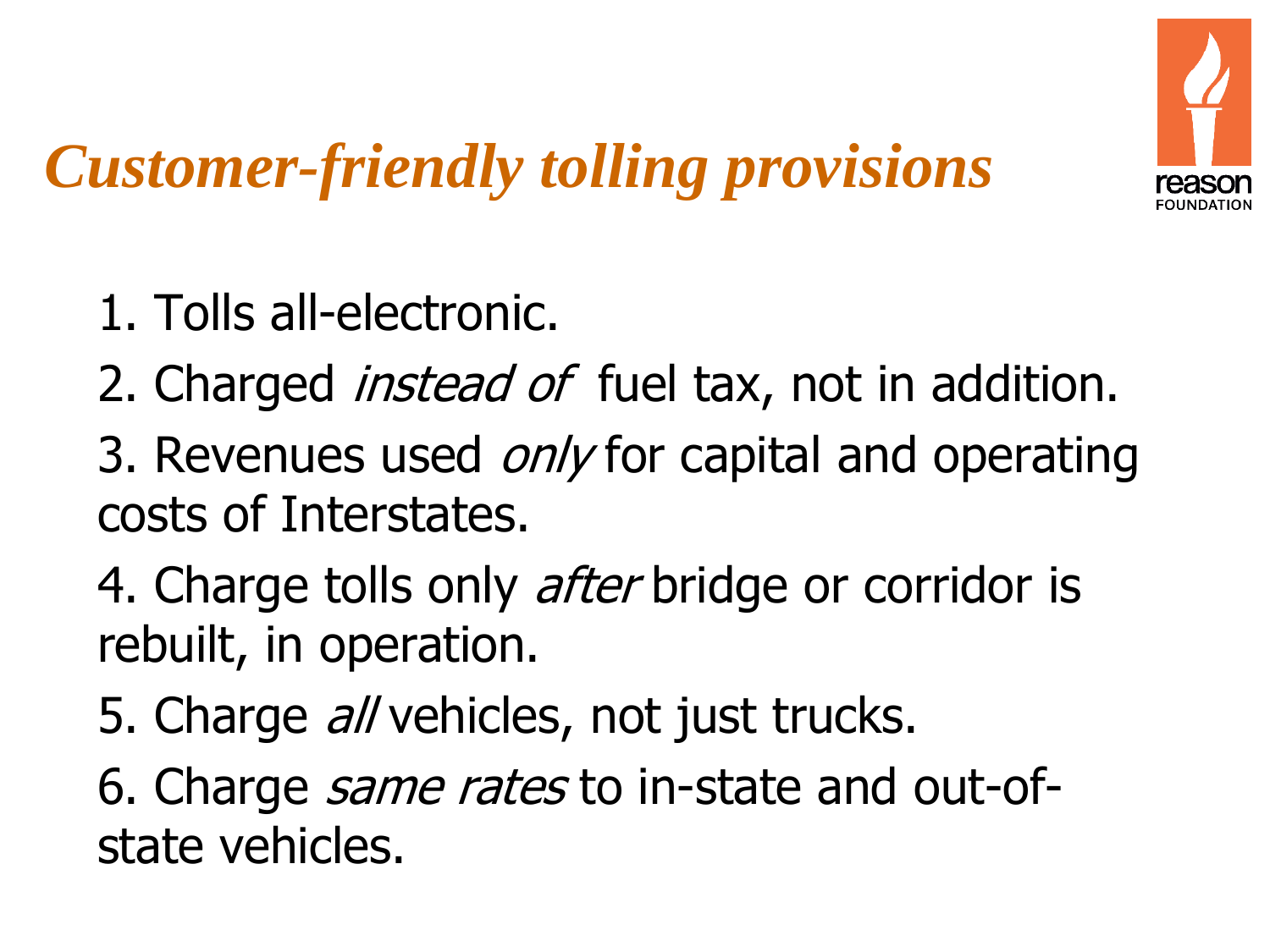

## *How Congress could help, in pending reauthorization bill*

- ◆ New pilot program, all states eligible.
- $\bullet$  Exemption from 1956 ban on tolling *if* the state agrees to customer-friendly tolling.
- No reduction in federal highway funding, but flexibility to spend on non-Interstate highways.
- **Electronic tolling interoperability requirement.**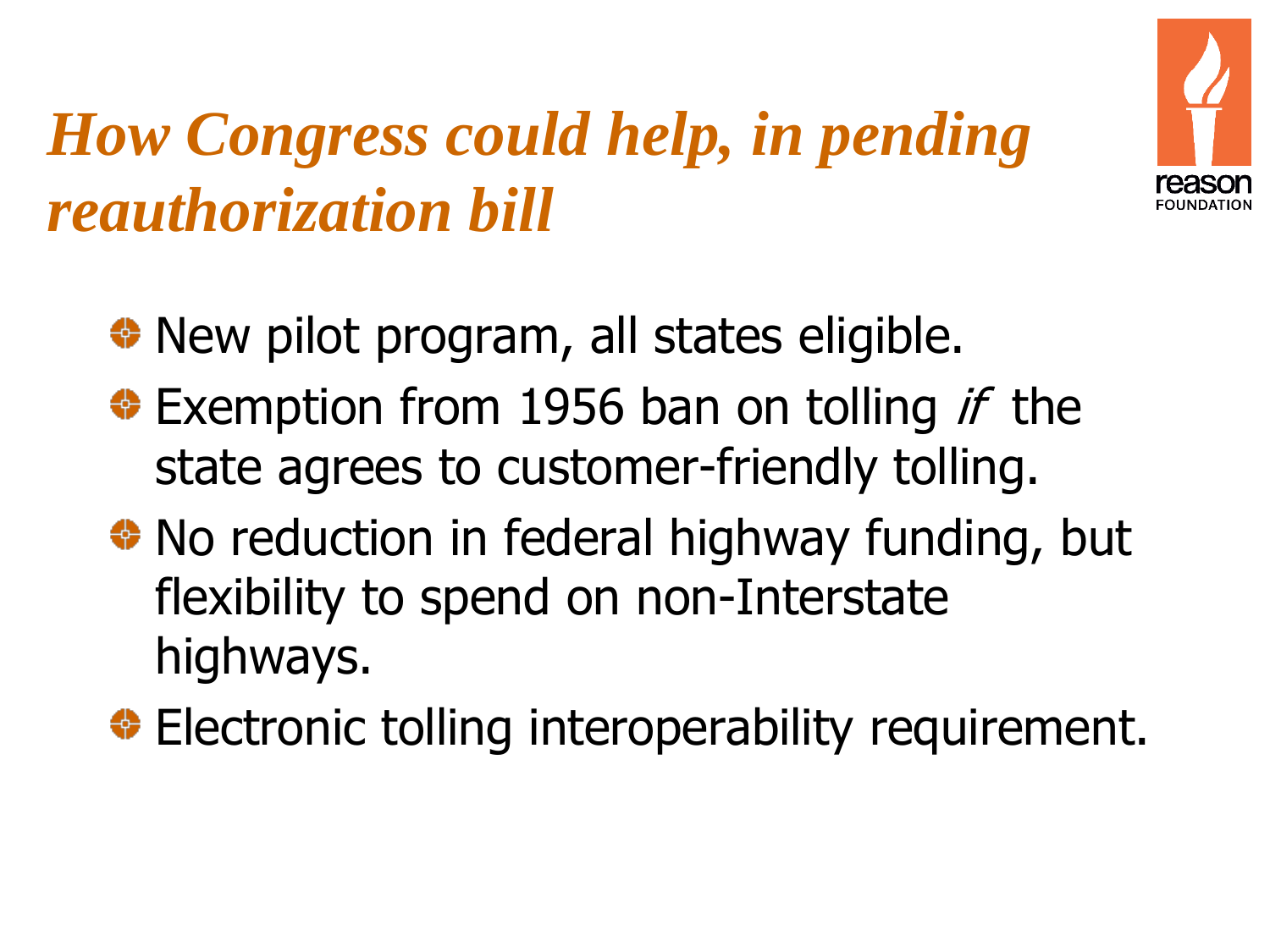

## *Conclusions:*

- **\*** Tolling plays a limited role today, but is well-suited to mega-projects.
- **⊕ Fuel tax revenues trending downward,** funding crunch ahead.
- **Customer-friendly tolling could replace** fuel taxes for mega-projects, such as rebuilding/modernizing Interstates.